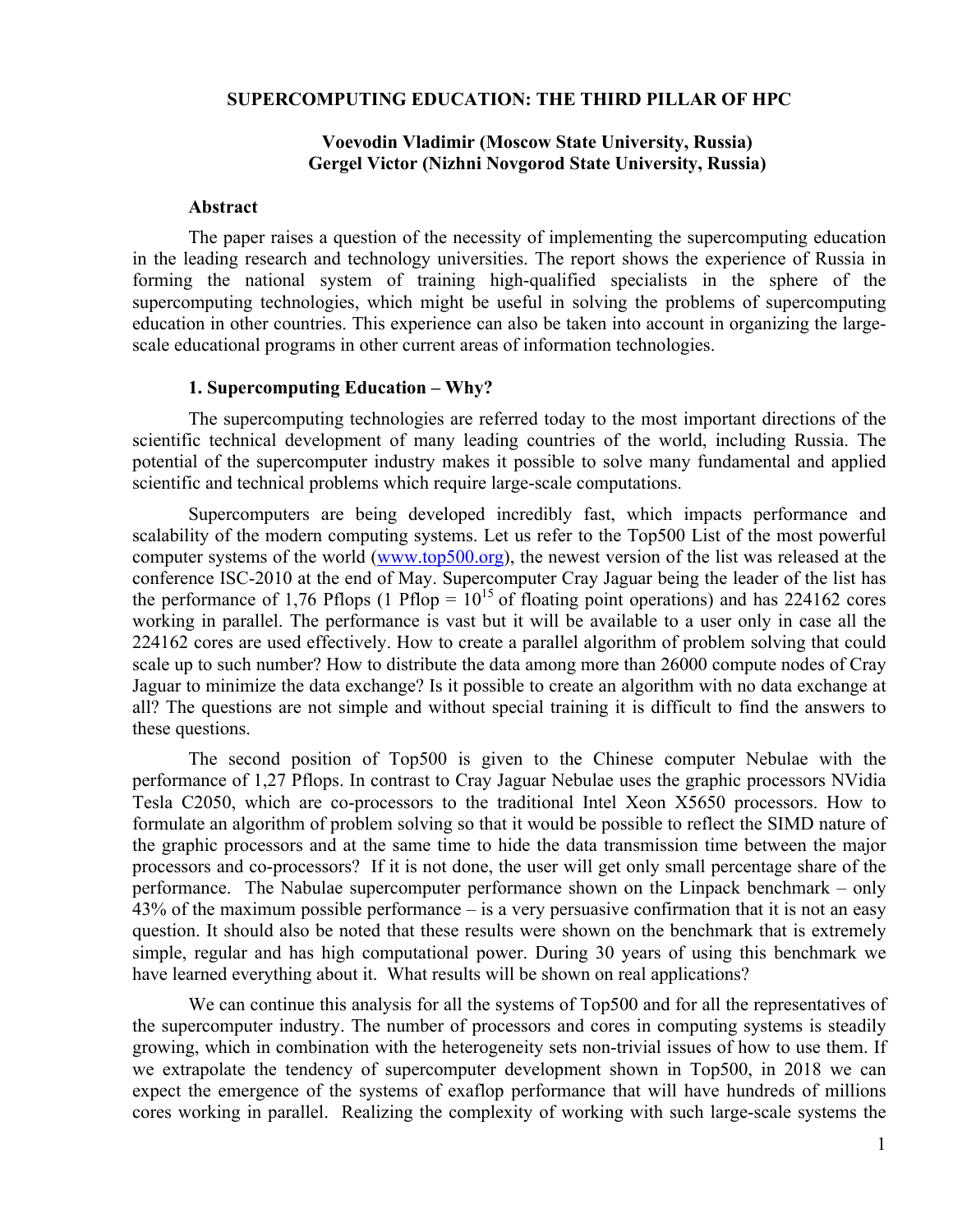computational community is making attempts to understand what software will be able to work on the systems of the future, where the main bottlenecks are and how to overcome them. It is exactly the purpose J. Dongarra and P. Beckman initiated the International Exascale Software Project (www.exascale.org) where the expert community discusses and tries to understand what changes in software should be introduced and what software components should become the point of applying the forces of professionals.

Supercomputers are rapidly developing. IESP discusses the software stack of the computers of the future. But there arises the question: who will work on these computers? To be more exact, who will be able to work on them? Who will be able to develop a method, create an algorithm, write an efficient program for these computers? Very few will. And we should not have any illusions that it is relevant only for the systems of the highest performance range containing hundreds of millions cores. The situation will be similar for the "ordinary" desktop systems of the performance tens of thousands times lower and containing "only" about  $10^4$ - $10^5$  cores. It is necessary to start working purposefully at developing the system of supercomputing education in order to prepare the specialists for the realities of the future "superparallel" computer world. Only three components together – hardware, software and supercomputing education – will create a steady basis for the development of the entire high performance computing area.

### **2. Supercomputing Education – When?**

In recent years we can observe a paradoxical situation in the supercomputing area. On the one hand we see the stupendous development of the computing systems. Computer capability has been developing in accordance with the Moor's law for quite a while and doubled the performance every 18 months. That is why every 11-12 years the supercomputer performance increases by 3 orders, which leads to the transfer from Mega to Giga, from Giga to Tera, from Tera to Peta and so on and so forth. As a result, today we have the incredible characteristics of computing systems that are stated in the current version of the Top500 List of the most powerful computers in the world.

On the other hand, what is the progress in development of the parallel programming technologies or in the methods of problem solving? What happened in these areas that would be comparable-scaled to the happenings of the hardware area? Almost nothing. The pace of computing machinery development remains invariably fast while no adequate actions on developing the methods of working on such computers have been taken. Many years of inactivity in this sphere led to the huge gap between the possibilities of the modern supercomputers and the practice of their real usage. As a result, we spend a lot of effort on the struggle with MPI, we try to scale the non-scalable methods, we re-write the programs constantly moving them from one computing platform to another.

And the reason for the current situation is the absence of the corresponding supercomputing education. We should have started to actively implement it 10-15 years ago. This delay should be urgently compensated by active actions.

### **3. Supercomputing Education – How?**

Having realized the significance of the supercomputing education, it is extremely important to solve the issue of what should be taught in the sphere of the supercomputing technologies. The analysis of the state of things shows that unfortunately in many universities this education is narrowed to studying only several simple technological subjects. But it is absolutely clear that a specialist in the area of the supercomputing technologies must have the knowledge and skills in a wide range of computer science issues. We consider it essential to work on informational structure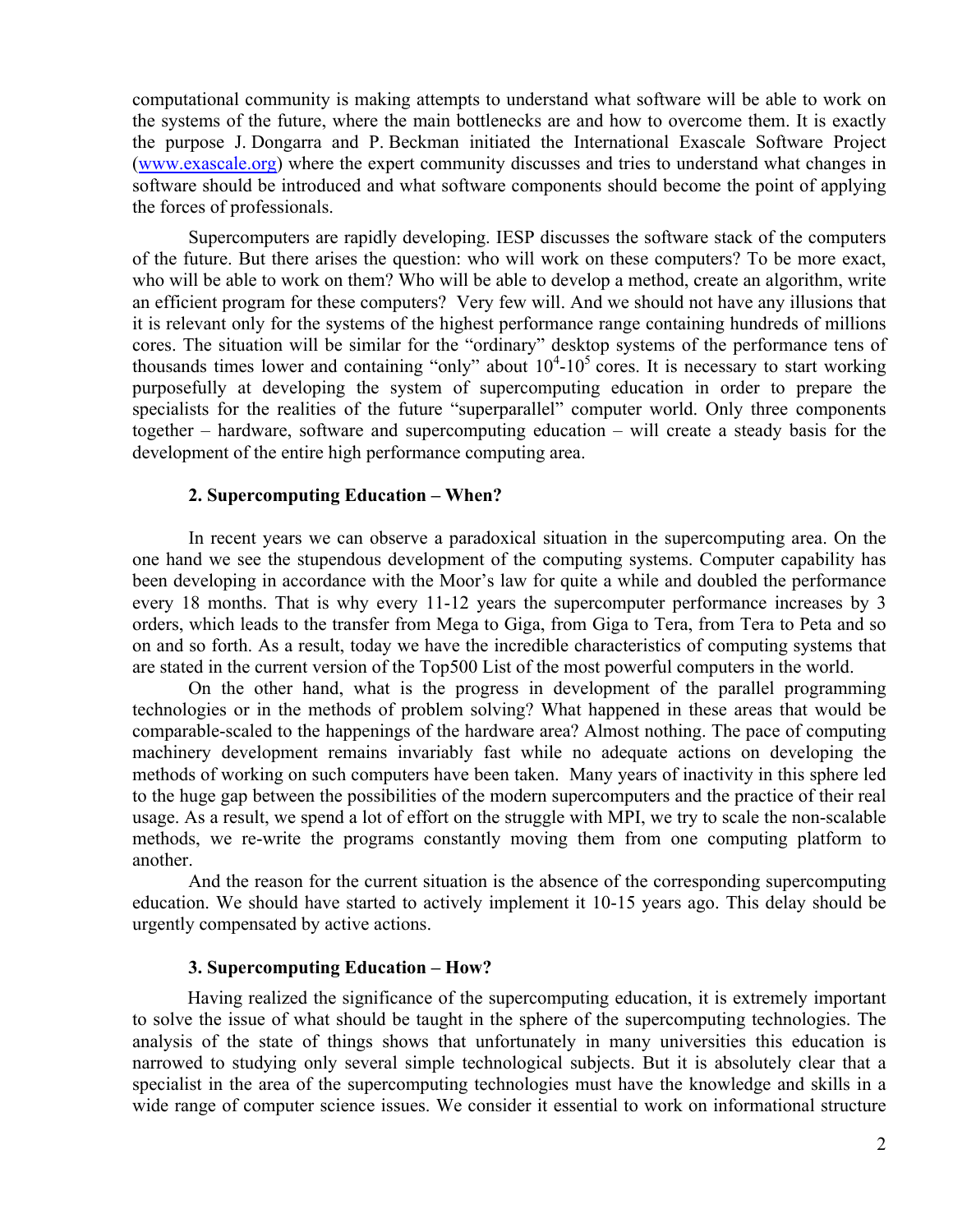of programs and algorithms, architecture of parallel computing systems, models of computations and methods of complexity analysis, parallel numerical methods, parallel programming (languages, development environments, libraries) and many other areas. Moreover, it should be clear that creating parallel software is impossible without professional knowledge and skills in "usual" sequential programming. It is also very important to understand that in most cases the development of efficient supercomputer programs for solving most complex scientific technical problems is impossible without having the highest qualification in mathematics.

How to provide the training in such a wide range of required areas? Moreover, it is important to understand that the activity in the sphere of the supercomputing technologies will vary for various specialists. It can be creating new efficient parallel algorithms, or developing parallel programs, or solving complex computation-intensive applied problems, etc. As a result, it becomes clear that we should identify various directions in the supercomputing technologies education. Among them there could be the following:

1. Designing, developing and using supercomputing systems,

- 2. Administration of supercomputing systems,
- 3. System programming,
- 4. Applied programming,

5. Advanced training for university teachers that are giving the training in various aspects of parallel programming (system programming, programming in various subject areas – physics, mechanics, etc.),

6. Advanced training for specialists in various applied areas where supercomputing systems can be used for problem solving.

It should also be clear that the training in a certain selected area should significantly depend on the target category of the trainees. Thus, the programs for teaching students should undoubtedly differ from the programs of the advanced training for IT specialists or university teachers.

Forming a certain "complete set" of supercomputing knowledge is still ahead and the significance of this task will apparently attract the attention of many scientists, teachers and specialists. A possible approach may involve creative usage of the methodology of recommendation preparation Computing 2005 of the international associations ACM and IEEE. Based on this approach it can be possible to propose an initial version of the "complete set" of the supercomputing knowledge.

# **Mathematical foundations of the supercomputing technologies**

1. Mathematical foundations of parallel computing

- 2. Algorithms and analysis of the parallel computing complexity
- 3. Computational mathematics and methods of parallel computing

## **Information technologies and high performance computing**

4. Architecture and organization of high performance computing systems

5. Operating systems and management systems for supercomputers

6. Distributed computing and Grid technologies

7. Organization of the human-computer interaction in conducting numerical supercomputing experiments

8. Computer graphics and visualization of the high performance computing results

9. Information management in conducting high performance computing experiments

# **Methods and technologies of supercomputing**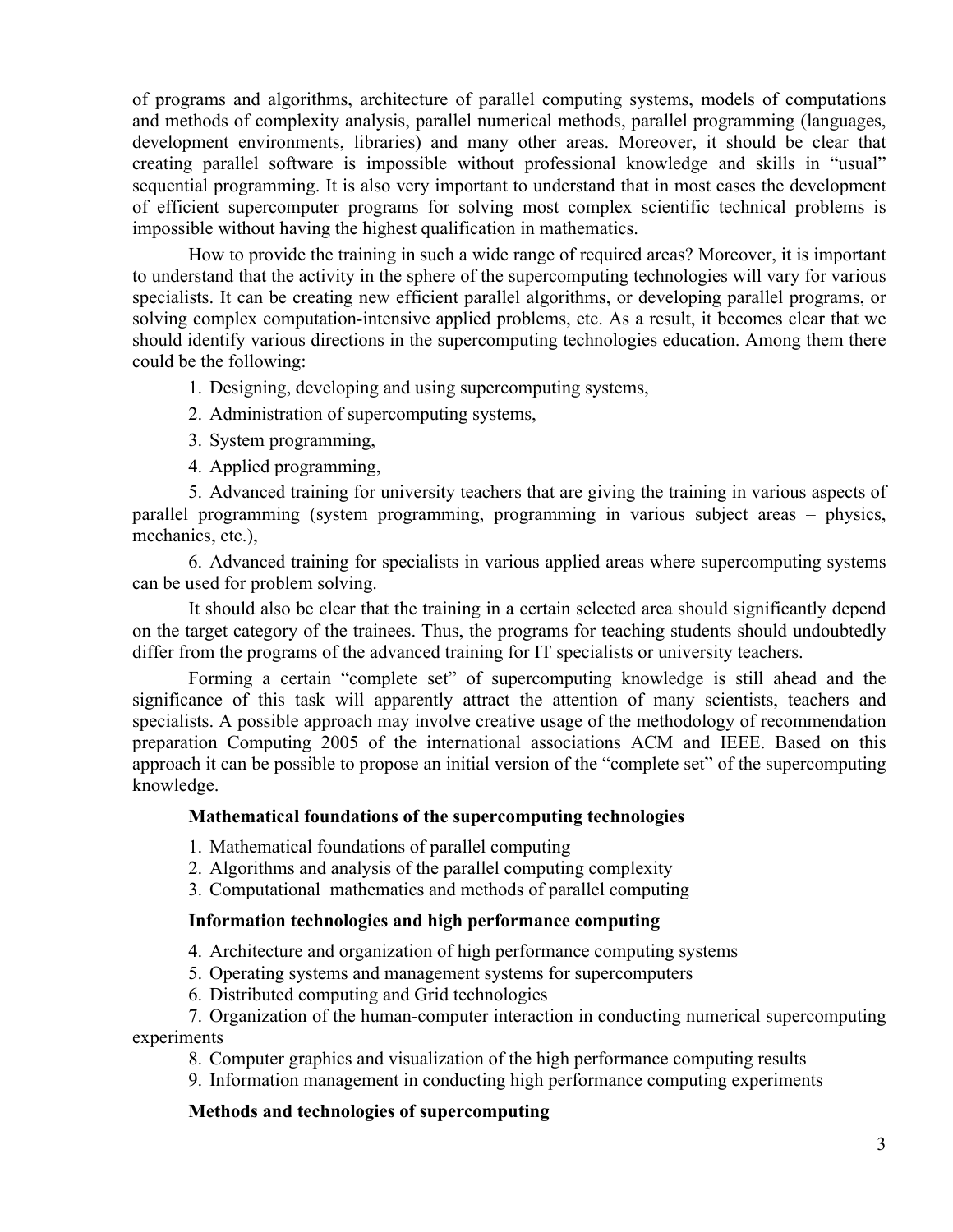- 10. Basics of parallel programming
- 11. Languages and parallel programming technologies
- 12. Software engineering of supercomputing software
- 13. Software systems for supercomputing experiments
- 14. Social and professional issues of the supercomputing technologies

### **4. Supercomputing Education – Where?**

The magnitude of the supercomputing education problem requires the consolidation of the efforts of the university community alongside with the close collaboration with the world scientific centers and leading IT companies. The creation of the Supercomputing Consortium of Russian Universities (http://www.hpc-russia.ru) became one of the most significant event in this area in 2008.

The purpose of the Supercomputing Consortium is to develop and to ensure holding a set of events and measures aimed at the efficient usage of the higher education system potential for developing and implementing the supercomputing technologies in the Russian education, science and industry.

Within the framework of the purpose in view the Consortium is oriented at solving the following major issues:

• Coordination and organization of interaction among the higher educational institutions in Russia in terms of using and developing the modern supercomputing technologies in education, science and industry,

• Development of the educational programmes for training the highly qualified specialists, advanced training and continuing education in the sphere of the supercomputing technologies and high performance computing,

• Contribution to the development of the network of highly efficient supercomputing centers in Russia oriented at implementing high performance computing technologies in all the spheres of the national economics,

• Creation of the advanced experience exchange system, distribution of the latest achievements in the sphere of high performance computing,

• Development of the scientific and technical target programmes in the sphere of the supercomputing technologies and high performance computing,

• Contribution (in collaboration with the Russian Academy of Science organizations) to enhancing the fundamental and applied research requiring significant computing resources in the Russian universities,

• Development and support of the system of the Russian scientific conferences and youth scientific schools on the supercomputing technologies and their applications,

• Enhancement of the international educational and scientific collaboration of the Russian universities in the sphere of the supercomputing technologies and high performance computing.

Another important direction in the activities of the Consortium is active promotion of the works on practical usage of the supercomputing technologies for solving today's problems of science, technology, industry and business, that could not have been analyzed earlier due to the limitations in the existing computing tools and technologies.

At the beginning of 2010 more than 25 leading universities of Russia were the members of the Consortium. They go with the associated members, – Russian Academy of Science institutions and IT companies.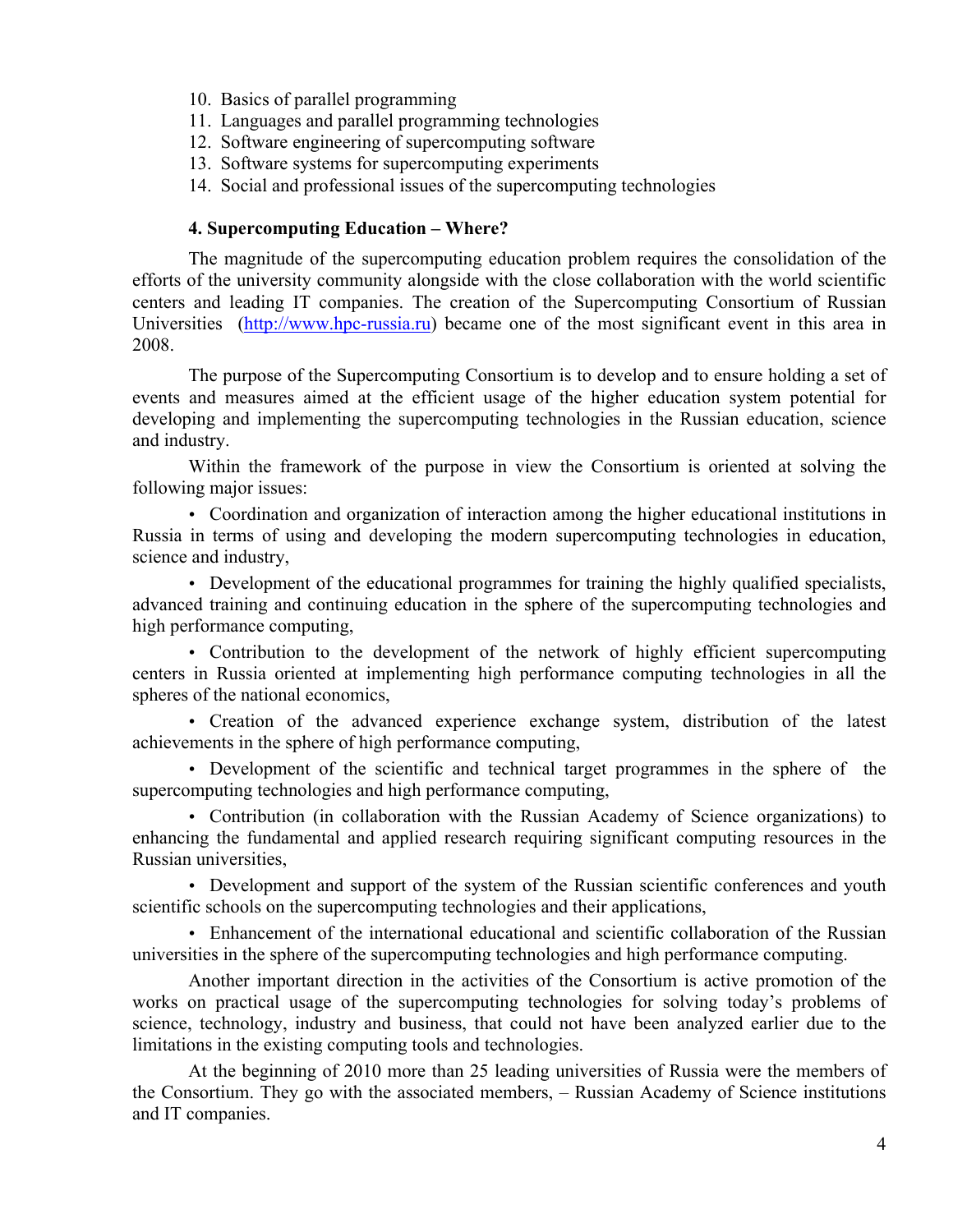### **5. Supercomputing education – the national program in Russia**

The significance of the development and practical use of the supercomputing technologies sets the problem of the supercomputing education at the state level. The National Project of the Supercomputing Education has been created in Russia to fulfill this task in 2010-2012. It was initiated by the Supercomputing Consortium and supported by the president and the government. Now this Project has a status of the Presidential Project.

Creation of the system of training highly qualified specialists in the sphere of the supercomputing technologies (SCT) must become the major result of the Project. The basis of this scheme will be the creation of scientific educational centers (SEC) in SCT. The main task for these centers will be the efficient organization of universities' activities aimed at teaching, continuing and advanced training in the sphere of the SCT. The first result of their activity will be the development of the Set of Knowledge and Skills (professional competencies) in the sphere of the SCT according to the activity types and target groups. Based on this Set there will be implemented the modernization (update) of the federal state educational standards of the third generation. The modernization will be aimed both at the in-depth training in the SCT in mastership and at the implementation of the SCT in the basic education (bachelorship) starting from the first years of the university studies. The following educational standards will be updated first and foremost: Mathematics, Mathematics and Computer Science, Fundamental Informatics and Information Technologies, Applied Mathematics and Informatics. It is planned to train no less than 500 highly qualified specialists in the sphere of the SCT and supercomputing applications and to provide advanced and continuing training of 150 teachers on the basis of the updated educational standards.

To implement the new educational programs, advanced courses and continuing training courses for teachers in the sphere of the SCT will be organized on the base of the SEC SCT. As a result of the Project no less than 25 universities will be involved in the training of specialists in the SCT.

Another important activity for the SEC SCT will be forming special groups of the trainees for various categories of participants (students, masters, postgraduate students, teachers, specialists) for intensive target-oriented training in the sphere of the SCT. Such kind of training takes into account the cross-disciplinary nature of the SCT and will make it possible to train highly qualified specialists that will be able to develop and to efficiently use the SCT in conducting fundamental and applied research, to implement them in industry and economics.

The national system of SCT education quality monitoring will be established on the base of the SEC SCT. Under the SEC SCT control there will be developed new educational courses and programs in the SCT and their applications. In the course of the project execution there will be prepared a series of textbooks and manuals in the SCT.

Another way to teach the basics of the SCT will be the Internet University of the Supercomputing Technologies. On the base of this university the trainees will be able to study distantly.

The SEC SCT will have another important function – to maintain close relationship with the higher educational institutions, the Russian Academy of Science, industry and business. Within the realization of the Supercomputing Education Project they will cooperate to train specialists and to conduct scientific research in the sphere of the SCT.

The Project realization will be aimed at the in-depth integration of the Russian universities into the world education process in the sphere of the SCT. In the framework of this direction it will be possible to cooperate with the foreign scientific educational partner organizations, to develop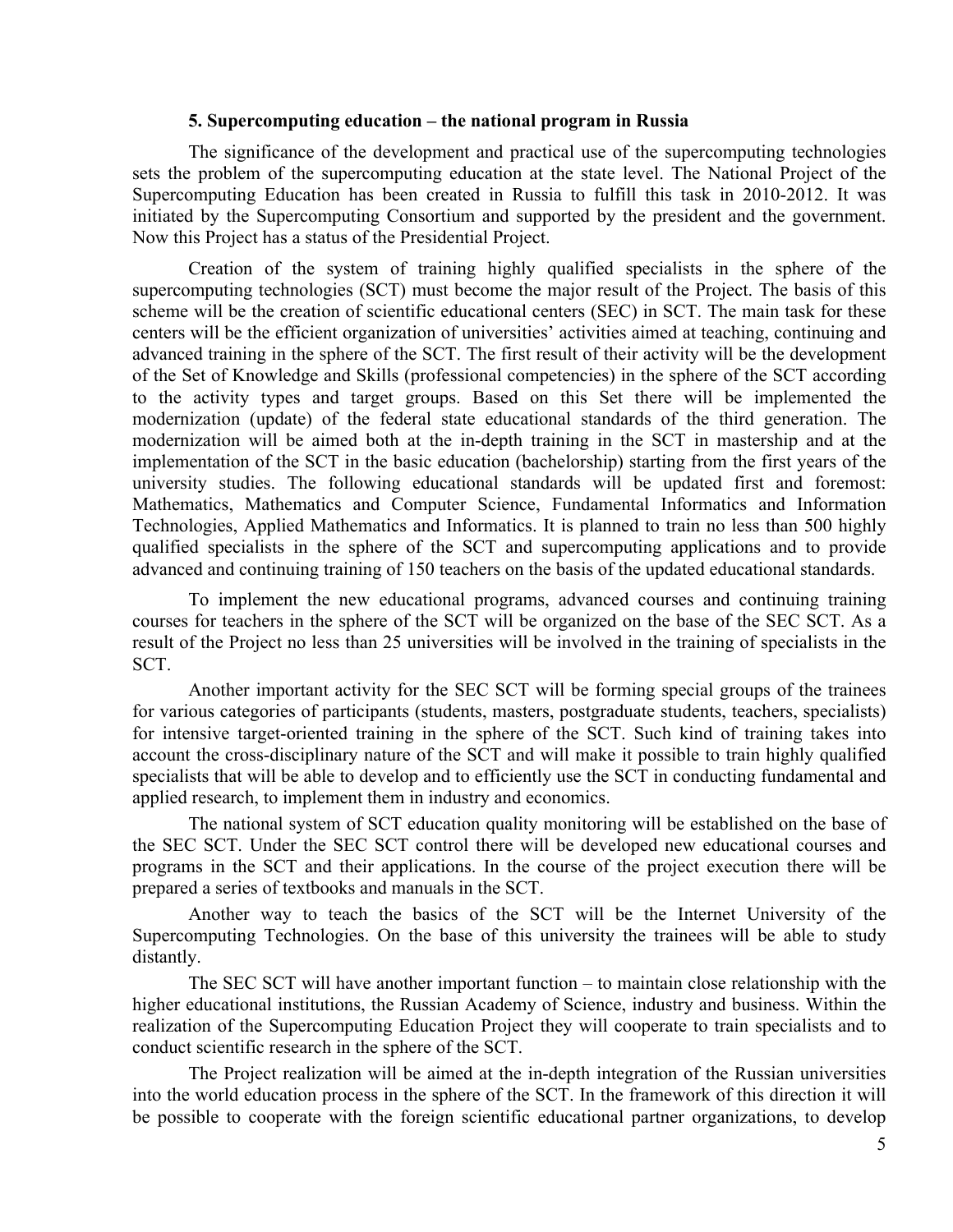cooperative educational programs, to attract foreign scientists for training Russian highly qualified specialists in the sphere of the SCT.

Series of popular scientific articles, printed and electronic publications, other presentations on the project results will help to inform the society about the achievements in the development of the SCT and to attract talented young people to it. There will be arranged a periodical edition "Supercomputing Education in the World" that is an approved and effective way to promote the SCT. The presence at significant events will also be arranged to inform the society and to present the achievements in the sphere of the SCT.

The major objectives of the Supercomputing Education Project are:

**Objective** 1. Creating the network of scientific educational centers of the supercomputing technologies. The objective includes creating the infrastructure, developing the regulatory framework and methodological support, purchasing hardware and software, maintaining and staffing the SEC. The objective realization is aimed at the concentration of the scientific educational potential on the base of the universities having the resources and significant experience in the development of the supercomputing technologies.

**Objective 2**. Developing the methodology and methods of teaching, advanced and continuing training for the human resources in the sphere of the supercomputing technologies. The following activities will be realized in the framework of this objective: developing and/or updating the educational standards of the new generation, preparing the new set of knowledge and skills containing the requirements to the professional competencies of the specialists in the sphere of the SCT, developing the curriculum and programs, producing textbooks, manuals, problem books and other literature on the SCT, preparing and publishing the consolidated list of the main scientific conferences, seminars, contests, schools on the SCT, developing the strategy of the supercomputing education quality monitoring. This objective is aimed at the creation of the scientific methodical basis built upon the educational standards of the new generation for training specialists in the sphere of the SCT.

**Objective 3**. Implementing the programs for teaching, advanced and continuing training for the human resources in the sphere of the supercomputing technologies. The objective includes the following aims:

- Training 500 specialists in the sphere of the SCT;

- Advanced and continuing training for the teaching staff of the universities;

- Advanced and continuing training for specialists having professional higher education with the use of the distance learning technologies;

- Creating Internet centers of the system of educational resources in the sphere of the SCT.

This objective is aimed at creating the scientific educational potential that ensures the high quality of the training provided to specialists in the sphere of the SCT.

**Objective 4**. Integration of fundamental and applied research and education in the sphere of the supercomputing technologies. Ensuring the cooperation with the Russian Academy of Science, industry and business.

The objective is aimed at the development of the integration of fundamental and applied research and education in the sphere of the supercomputing technologies, the cooperation with the Russian Academy of Science, industry and business. Reaching this objective presupposes establishing the partner relationships among the SEC SCT, the Russian Academy of Science, industry and business. There will be published series of reviews, articles, analytical reviews, works in the sphere of the SCT and their application in science and business. In the framework of this objective there will be held meetings with invited representatives of industry, business and science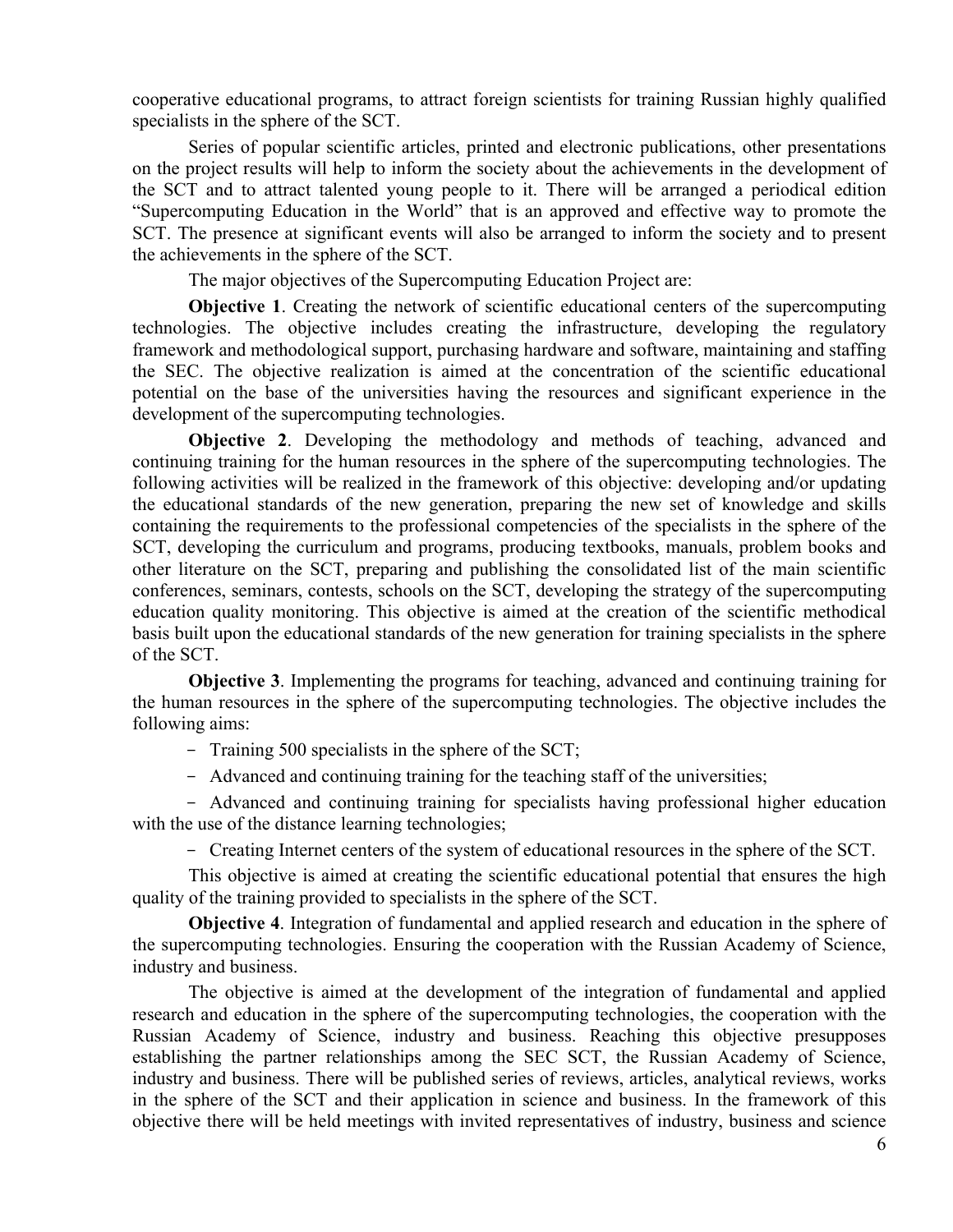that will make it possible to integrate the leading hi-tech areas of economy and to staff these areas with the specialists in the sphere of the SCT.

**Objective 5.** Enhancing the international collaboration in creating the system of the supercomputing education.

The objective includes attracting the leading foreign specialists in the sphere of the SCT to participate in the training of specialists. The objective presupposes establishing the partner relationships with foreign scientific educational partner organizations, arranging traineeship for Russian teachers, participation of foreign professors in the development and realization of collaborative educational programs. There will be periodic release of the anthology "Supercomputer education in the World". The objective is aimed at increasing the academic mobility and enhancing the quality of the education in the sphere of the SCT.

**Objective 6**. Developing and realizing the system of information support of the society on the achievements in the sphere of the SCT, which presupposes publishing popular science articles, preparing and broadcasting TV programs, publishing materials in electronic media and other presentations of the results of the SCT education system development. The objective is aimed at the popularization of the scientific knowledge in the sphere of the supercomputing technologies, at attracting talented young people to science and development of the economics strategic direction.

The Supercomputing Education Project realization is planned for the period of 2010-2012. The following events can be considered as the first prominent results of the Project realization:

**All-Russian Youth School.** The Supercomputing Consortium of Russian Universities conducted a unique All-Russia Youth School "Supercomputing Technologies and High Performance Computing in Education, Science and Industry".

All-Russia Youth School made it possible to move to a new quality level of conducting scientific educational schools. The peculiarities of this school are as follows:

- Active support of the school from the educational community: the educational program was realized by the leading scientists and well-known specialists of the country;

- Comprehensive coverage of the supercomputing technologies and high performance computing issues: there were 7 parallel sections covering a wide range of topics;

- The variety of forms and methods of teaching: the school program included intensive classes with enlarged laboratory courses, survey lectures from the leading scientists and specialists, trainings of various complexity level;

- A significant number of the participants: 75 participants from 25 cities of Russia, young specialists, postgraduate students, students of various qualification levels underwent the school training.

The participation in the school provided a unique opportunity of the additional professional training in the sphere of the supercomputing technologies. The feedback shows that this school was well-organized and excellently conducted; it proved to be exceptionally useful. It was decided to include this school in the plan of annual events of the Supercomputing Education Project.

**Target educational programs.** The training for the first special group consisting of 40 senior students of Computational Mathematics and Cybernetics, Mechanics and Mathematics and Physics Faculties of Moscow State University was conducted according to the specially developed educational program "Supercomputing Technologies". Leading specialists of MSU and institutions of Russian Academy of Sciences were engaged for lectures and seminars. A computational laboratory course for these special groups was conducted on the basis of the high performance systems IBM BlueGene/P and SKIF MSU "Chebyshev" of the MSU supercomputing center.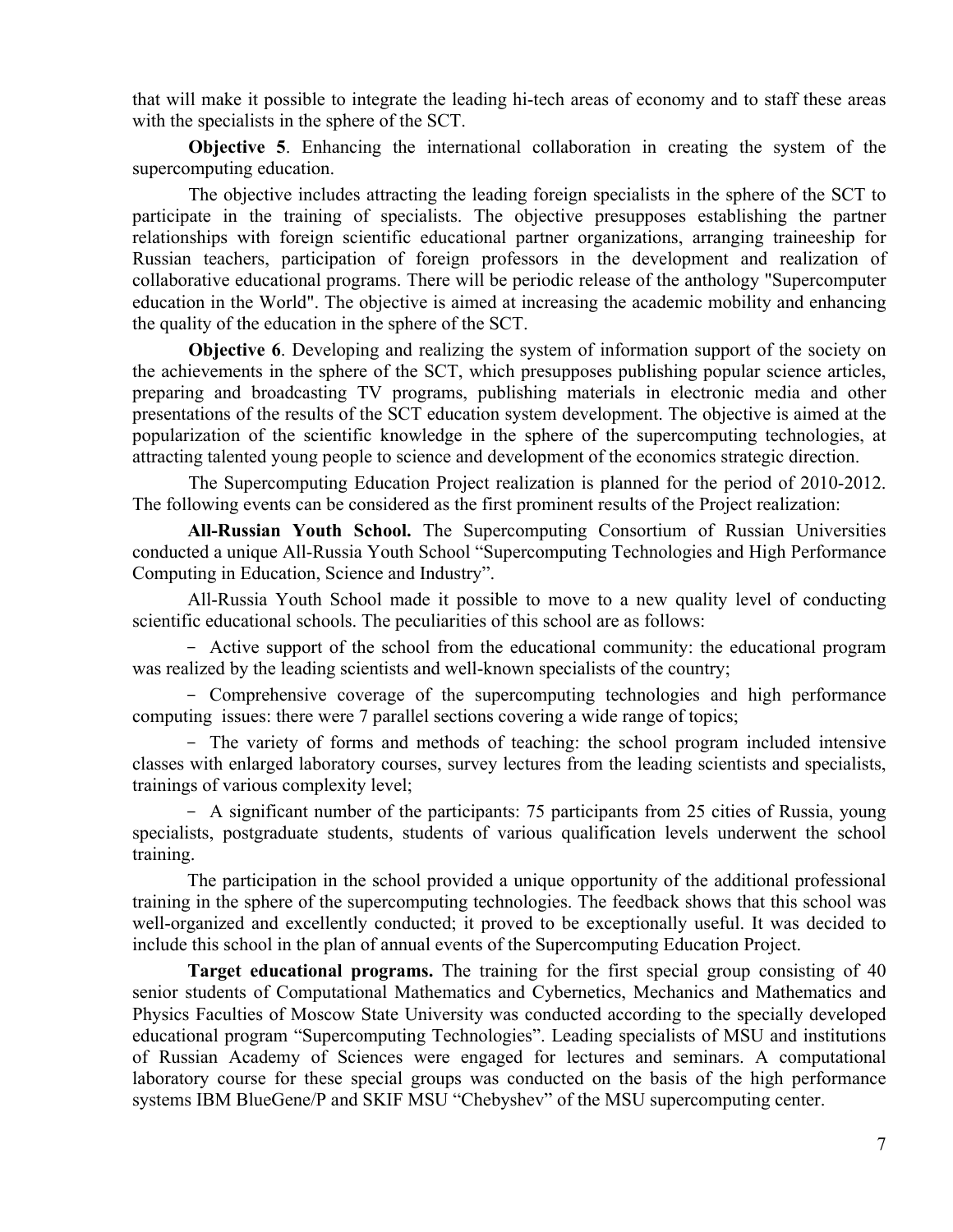**The Supercomputing Consortium Meeting.** The annual meeting of the Supercomputing Consortium of Russian Universities was held in Moscow University and covered the topic "The Realization of the State Decisions on the Training in the Sphere of the Supercomputing Technologies and High Performance Computing". Apart from the rectors of the Universities among the participants there were the leading scientists of the Russian Academy of Science and the representatives of a number of the industrial companies. The meeting covered the tasks of developing the training and the issues of using the supercomputing technologies in the sphere of engine-construction, rocket engineering, ship-construction, oil and gas industry, biotechnology and pharmacology.

**The Internet University of the Supercomputing Technologies** (http://www.hpcu.ru) is oriented at teaching a wide range of trainees (students, specialists, teachers) and presupposes the availability of various areas of the training to meet various professional requirements in the sphere of the supercomputing technologies (users, programmers, engineers). The project was supported and became an integral part of the Supercomputing Education Project activities.

The basics of the learning process organization is as follows:

- The teaching process in the University is formed on the basis of the distance education technologies (presenting the learning materials in the Internet, modular presentation of the learning material, automated testing);

- In presentation of the learning materials the traditional hypertext format is accompanied by the widely used video (video materials);

- Holding classes in the form of video conferences is an important part of the training; to a great extent this makes it possible to use the advantages of the classical full-time education (presenting the learning material by the teacher, recitation, organizing the independent work under the teacher's supervision) on a new technological basis;

- Independent work of the University trainees and the possibility to conduct the computational laboratory work in the course of studies is ensured by providing the access to the supercomputing centers of the universities participating in the project;

- In the course of the project development there might be an opportunity to regularly hold the full-time seminars-schools (for instance, in the framework of the scientific technical supercomputing conferences).

During two academic years 2009-2010 more than 200 trainees had the training in the University, which can be considered as the first results of the Internet University of the Supercomputing Technologies. The results of the training show that the chosen direction is correct. The ultimate success will depend a lot on several factors: how the project will be perceived by the supercomputing community of the country, if it will be possible to involve the best teachers and specialists into giving classes and how interested the Russian universities will be in this form of education.

### **Conclusion**

The selected number of key issues of the national system of supercomputing education shows the magnitude of the efforts taken in this direction in Russia. This experience can be useful in solving the problems of the supercomputing education in other countries and can also be taken into account in organizing the large-scale educational programs in other current areas of information technologies.